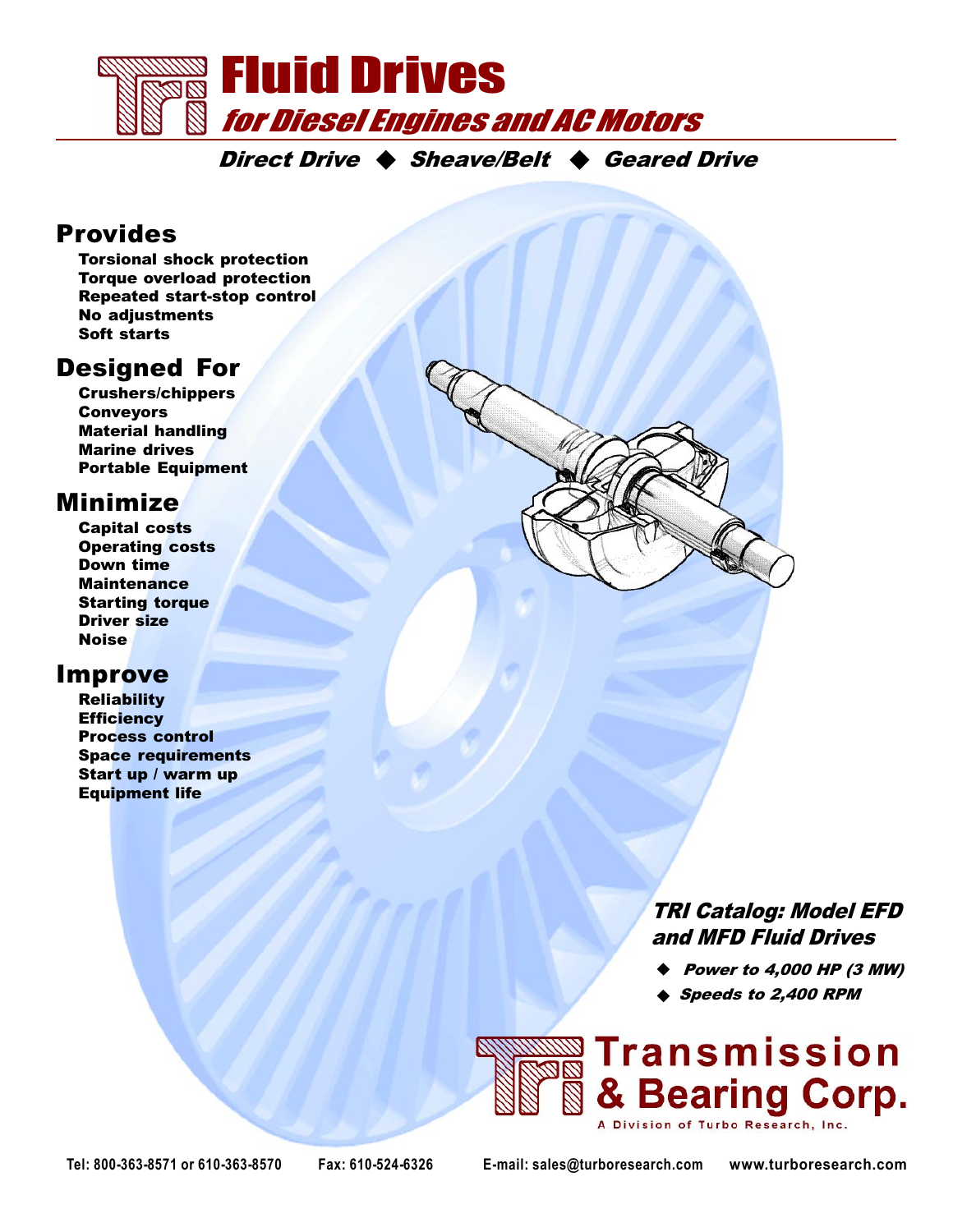

#### Fluid Drive Sizing Chart for Diesel Engines and AC Motors

Typical Limits: 4000 HP (3000 KW) or 2400 rpm Based on Advanced Rolling Element Bearing Technology



Max. Speed of Diesel Engine or Motor (rpm)

Example:

For driven equipment with a power requirement of 800 HP at 900 RPM, find the proper size engine, Fluid Drive and speed reduction type.

1) Choose an engine with a maximum net continous rating above the power requirements of the driven equipment, say 850 HP at 2100 RPM.

2) To size the Fluid Drive, follow the horizontal line corresponding to the power demand of the load until it intersects the vertical RPM line for the engine. The intersection of these two lines will be found within the capacity envelope of the Size 230 Fluid Drive.

3) The next requirement is to reduce the engine speed from 2100 RPM to 900 RPM. Depending on equipment configuration, this can be accomplished with a Size 230 Fluid Drive with either a speed reducing gearbox output group or, if belt drive is required, with a high capacity sheave drive output group.

This sizing chart is to be used as an approximate guide in selecting the proper size Fluid Drive. To optimize the efficiency and installation of the TRI Fluid Drive, please contact TRI for a detailed analysis of your requirements.

#### Standard Features

Heavy duty fluid circuit construction Rolling Element Bearing designed for extended life. Oil Pump is driven internally by gear or by an external motor Overload protection with external reset and restart All oil contained in the housing - No "Fuse Plugs" to replace No oil to clean up from blown Fuse Plug

#### For Diesel Engine Drives

| <u><b>Standard Input Configurations</b></u> |                       |
|---------------------------------------------|-----------------------|
| <u>Housing</u>                              | <b>Flywheel pilot</b> |
| SAE #1                                      | 18.375" (SAE 14")     |
| SAE #0                                      | 22.500" (SAE 18")     |
| SAE#00                                      | 26.500" (SAE 21")     |

Standard Output Configurations High capacity sheave drive Straight shaft for direct drive Speed Reducer Gear Speed Increaser Gear

Flywheel driving rings are provided, designed for blind assembly

#### Many Arrangements and Options Available

Construction details and oil system arrangements designed to suit specific application requirements.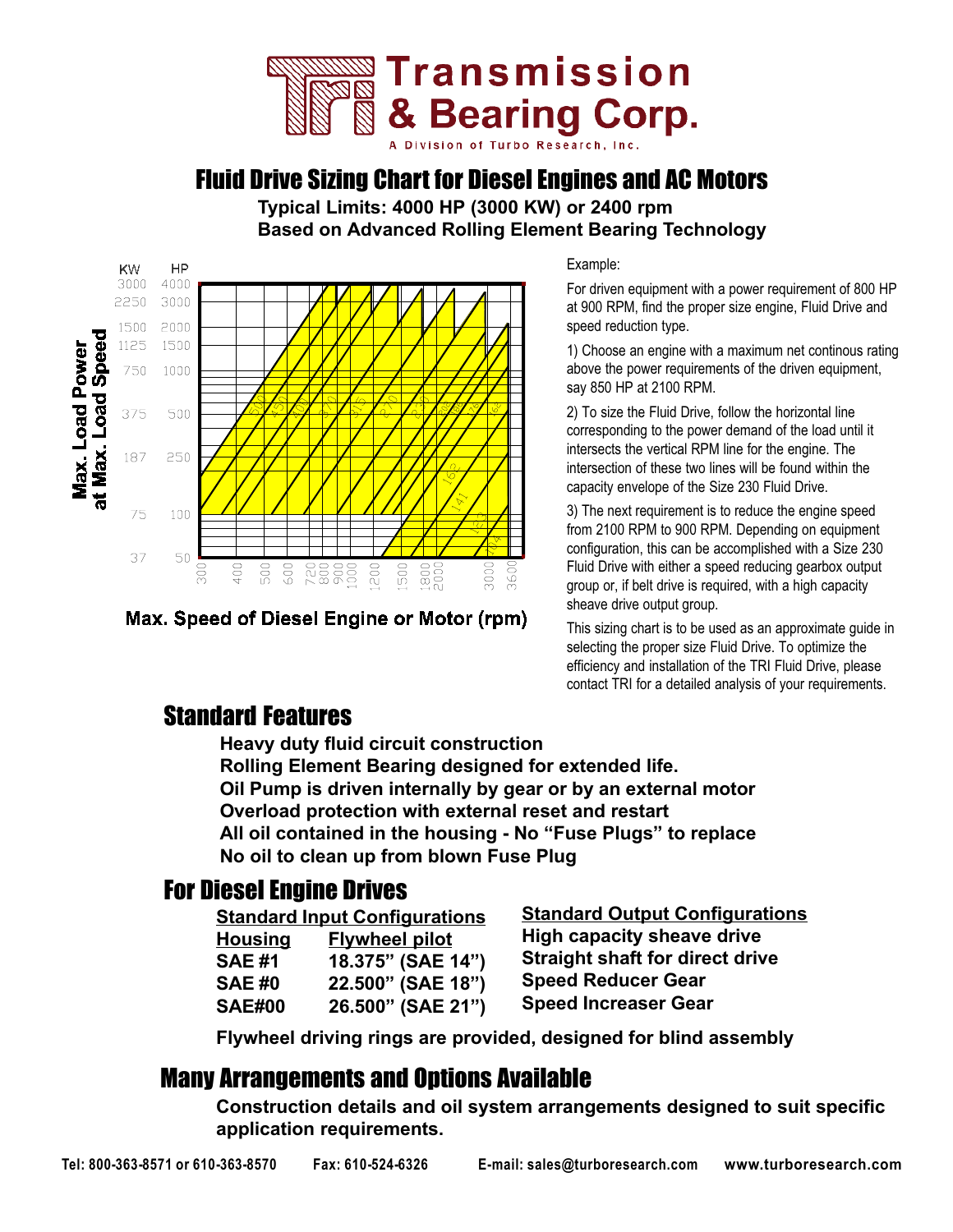

## **Model EFD-DD Fluid Drive for "Direct Drive"**



Diesel Engine Driven. Specify:

- $\Box$  Application, maximum power at max. speed, and duty cycle
- $\Box$  Engine manufacturer and model, or specify flywheel housing size

## Model MFD-DD Fluid Drive for "Direct Drive"



AC Motor Driven, typically. Any power source remote from Fluid Drive. Specify:

- $\Box$  Application & motor
- $\Box$  Available motor, if any
- $\Box$  Speed, maximum power of load, and duty cycle

## Model EFD-S Fluid Drive with Sheave



Diesel Engine Driven

- $\overline{a}$  Space is available for 12 belt sheave
- $\Box$  Typical shaft size is 4 11/16 inch diameter
- $\Box$  Sheaves can be easily replaced.
- $\Box$  Drive to left or to right by rotating housing
- $\Box$  Specially designed to be extra short to help machinery users meet trailer width restrictions